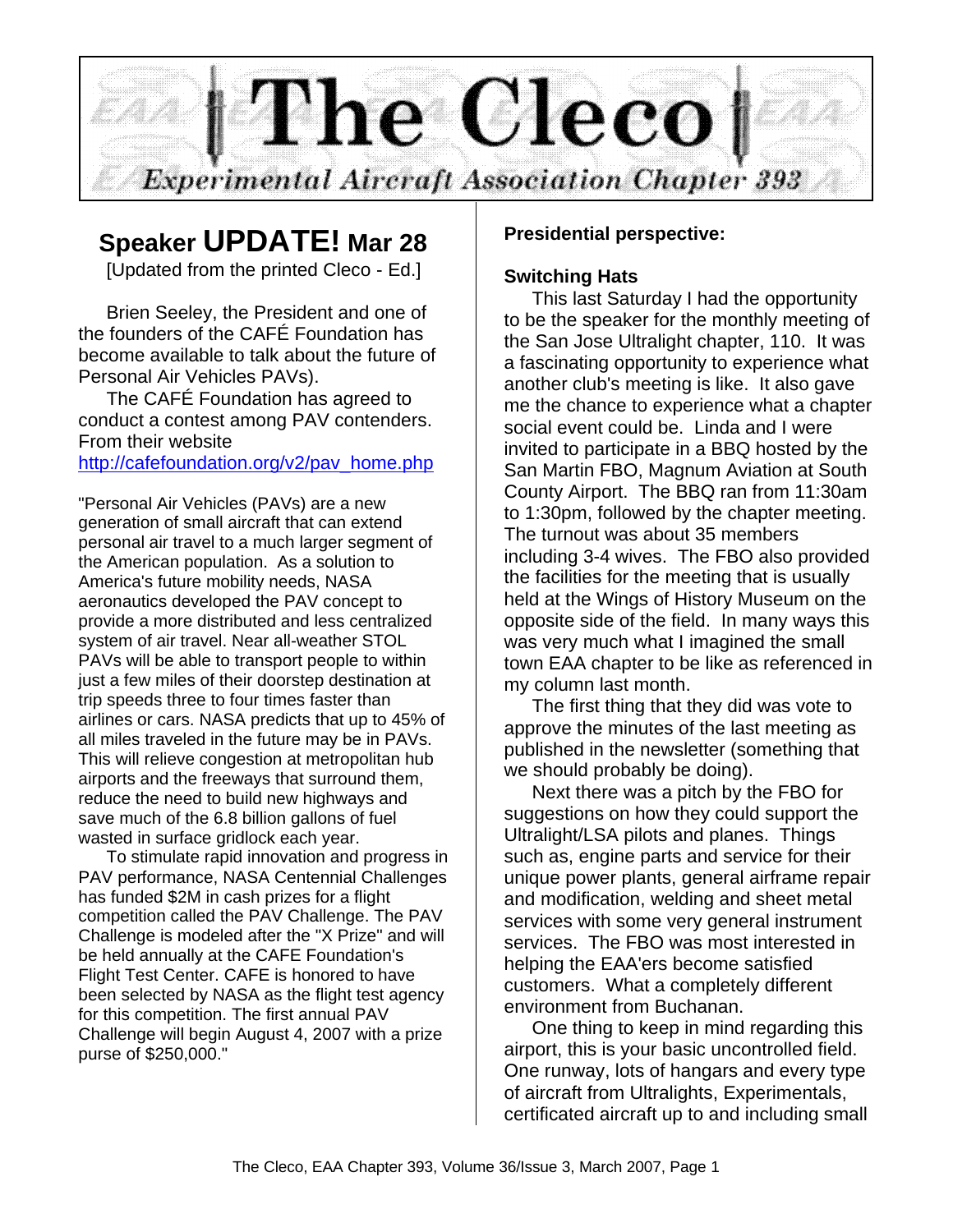jets. In case you missed the press release, San Martin (aka South County) received the first Eclipse jet off the assembly line last December. The FBO had many press clippings on display regarding the event.

There was to be another speaker as well from the regional Flying club, The West Valley Flying Club, however they were a no show.

Apparently they regularly have multiple speakers in a sort of mini talk and major talk type of format. They don't seem to have anything like our member introductions.

Next on the program was "yours truly". I had been tapped at the last minute by my new colleagues at the Golden West Aviation Association, as a last minute substitution. The goal was to interest as many Ultralight pilots as possible in attending the show and to hopefully spread the word about how much fun the event is and thereby increase future attendance. It had been many years since I last spoke in public about Golden West. But I somehow managed to fill up the 2 hours allotted and answered most of their questions. I especially managed to become much more informed as to the needs of the Ultralight fliers. I now have a lot of new information to take back to the Golden West group so we can be much better prepared to accommodate their unique needs.

All in all, it was a most excellent way to spend a Saturday afternoon.

#### **B-17 update**

Everything is on track now for the B-17 visit. All the paperwork has been submitted.

Volunteers have started signing up. More volunteers are needed. Please see me at the meeting to sign up or call me or email me, it's all good.

Just make sure that you don't miss this unique event. I can't remember the last time Aluminum Overcast was at Concord, but it has been a while, I know that much.

The dates are still 4/30 thru 5/3. That's Monday noon through Thursday morning with the majority of the action taking place on Tuesday, 5/1 and Wednesday, 5/2. Flights, ground tours, souvenir sales and the chance to see this interesting piece of history in operation up close. Don't miss it.

#### **Fly Outs Revitalized** by Scott Achelis

Over the past several years, many members of our Chapter have enjoyed participating in monthly "Fly-Outs" for lunch. The chapter has a new email address dedicated to the notification and coordination of all Fly-Out activities: EAA.393.flyouts@gmail.com. Flyout coordinator Scott Achelis said that his goal is to get as many chapter members to be able to participate each month as possible.

"Having a dedicated email address for the fly-outs should make it easier to help both pilots and passengers enjoy one of the really fun social aspects of being a 393 member --joining in on the proverbial 'One hundred dollar hamburger'" coordinator Scott Achelis said. Here's how it works:

- Flyouts are scheduled on the 1<sup>st</sup> Saturday following our monthly meetings (which are held on the  $4<sup>th</sup>$  Wednesday of the month).
- The Flyout destination will be sent via email to all members a couple of weeks prior to departure: **March 31st we are going to Half Moon Bay Airport (HAF).**
- All members interested in going on the trip – whether as pilots or passengers – should reply directly to the email so the flyout coordinator can match passengers with planes, and so we can get an accurate "head count" and make arrangements at the destination airport restaurant.
- Be sure to check your email early Saturday morning, the day of the flyout, to confirm that there's a seat for all passengers, that the weather's forecast to be decent VFR, and that the trip's still scheduled.

In the past, prospective passengers & pilots have met at the Terminal Building and hoped to connect, and that's still a viable way to join the Flyout. However, if you are able to do a bit of pre-planning by using the dedicated email address it may help avoid any Saturday morning disappointments. Scott can also be reached at 925 935-7920.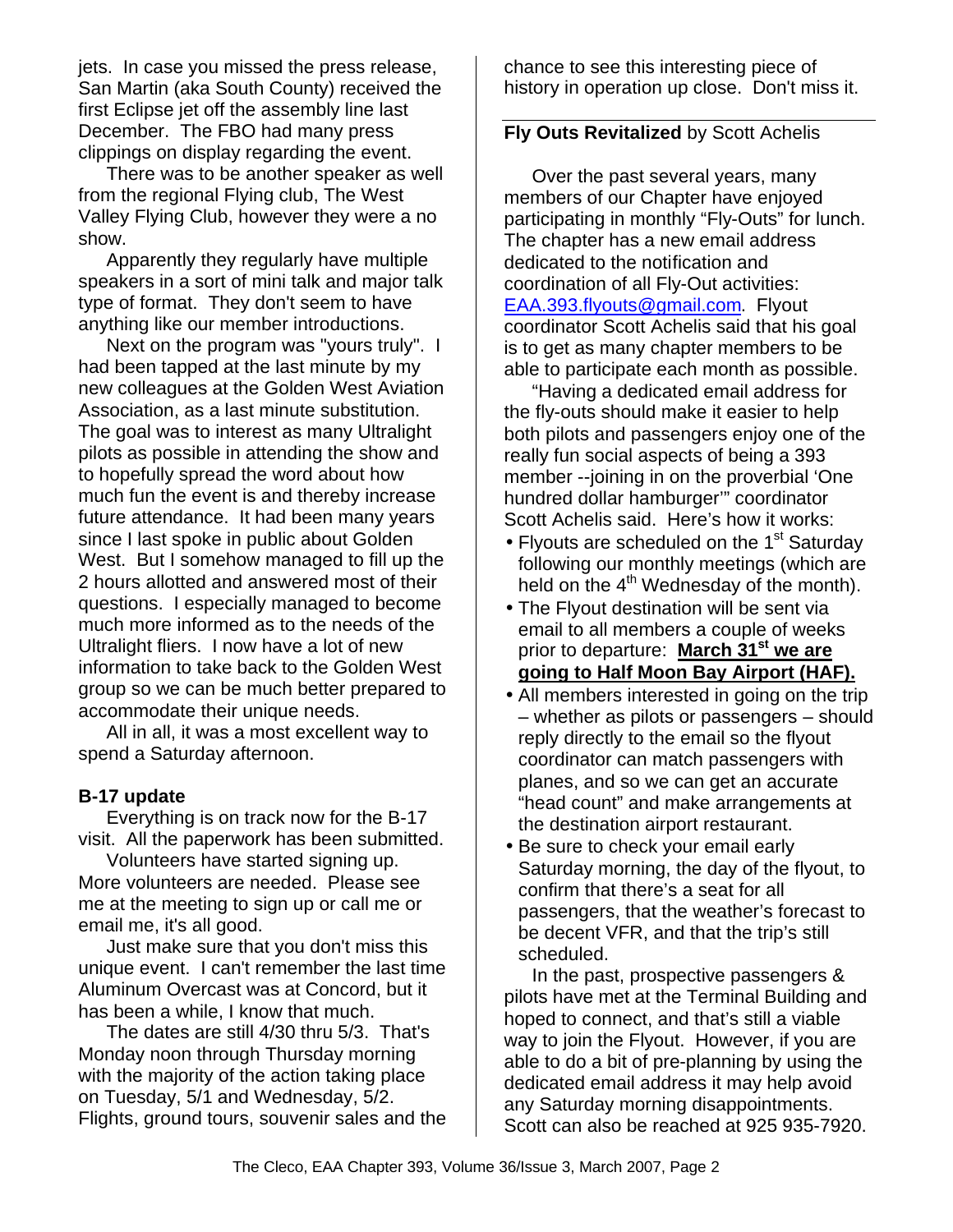# **EAA 393 Young Eagles Dates**

by Dick Sperling Mark your calendars now!

- May  $5<sup>th</sup>$ , Pat Peters in charge! (Sperling out of town.)
- June  $9<sup>th</sup>$  (July 14<sup>th</sup> is weather alternate date)
- Aug. 25th, combined with the Fly out (Sept.  $8<sup>th</sup>$  is the weather alternate date)
- $\bullet$  Oct.  $6^{th}$
- Nov.  $3^{\text{rd}}$

See February's Cleco for event details.

Onward and Upward!

# **AeroElectric Connection Weekend Seminar with Bob Nuckolls**

April 21-22, Sonoma Skypark

Darrel Jones writes:

I've been corresponding with Bob Nuckolls about having him come out for a seminar at Sonoma Skypark on the weekend of April 21-22 on homebuilding, aircraft electrics, electronics and avionics. It will be two days over the weekend, and costs \$150, with the book an additional \$20. We have the minimum of 20 people registered for him to fly out. We have seating for forty to fifty participants.

Instead of trying to describe what the seminar covers, I'm referencing his web page, which you can open with your web browser. I want to get the word out to the other local EAA chapters also, so I am asking Chapter 1268 members who also belong to those chapters to announce the seminar at the next meeting or get it into their newsletters.

View Bob Nuckolls introduction to these seminars at:

http://aeroelectric.com/seminars/seminars.ht ml

Please register for the seminar by going directly to

http://www.aeroelectric.com/seminars/Sono ma.html and filling in your information. The seminar is being held in the Sonoma

Skypark EAA Chapter 1268 clubhouse at Sonoma Skypark Airport, **0Q9**, 21870 Eighth Street East, Hangar B-5, Sonoma, 95476. We will serve lunch both days for a small donation and will have a barbecue at the airport Saturday evening after class. Coffee and pastries will be waiting each morning. Thanks,

Darrel Jones, Chapter 1268

#### **Norm Spitzer passes away**

Long time EAA Chapter 393 member Norman Spitzer passed away in January at the age of 88. He is survived by his wife Jean and two daughters http://www.sfgate.com/cgi-

bin/article.cgi?file=/c/a/2007/02/04/BAG36N UI881.DTL Among the dozen or so planes that he had, he built a VariEze and a Glasair. His wife says the VariEze was her favorite.

# **Seabird Colony Protection Program**

The Chapter recently received a package of materials from NOAA's Gulf of the Farallones National Marine Sanctuary reminding pilots that seabirds are sensitive to aircraft disturbance. A summary of the regulations and a map of the sensitive areas can be found at

http://farallones.noaa.gov/ecosystemprotecti on/mapsandregulations.html

# **Central Sierra Helicopter Meet**

Friday - Sunday, May 4-6, 2007 Groveland, CA. http://www.cshelimeet.com/

**EAA 393 General Meeting** February 28, 2007

# **Announcements**

Harvard Holmes polled the audience for Holiday Party preferences: the poll was somewhat in favor of the Pyramid Alehouse for the location. [At the subsequent board meeting, a review of the limited space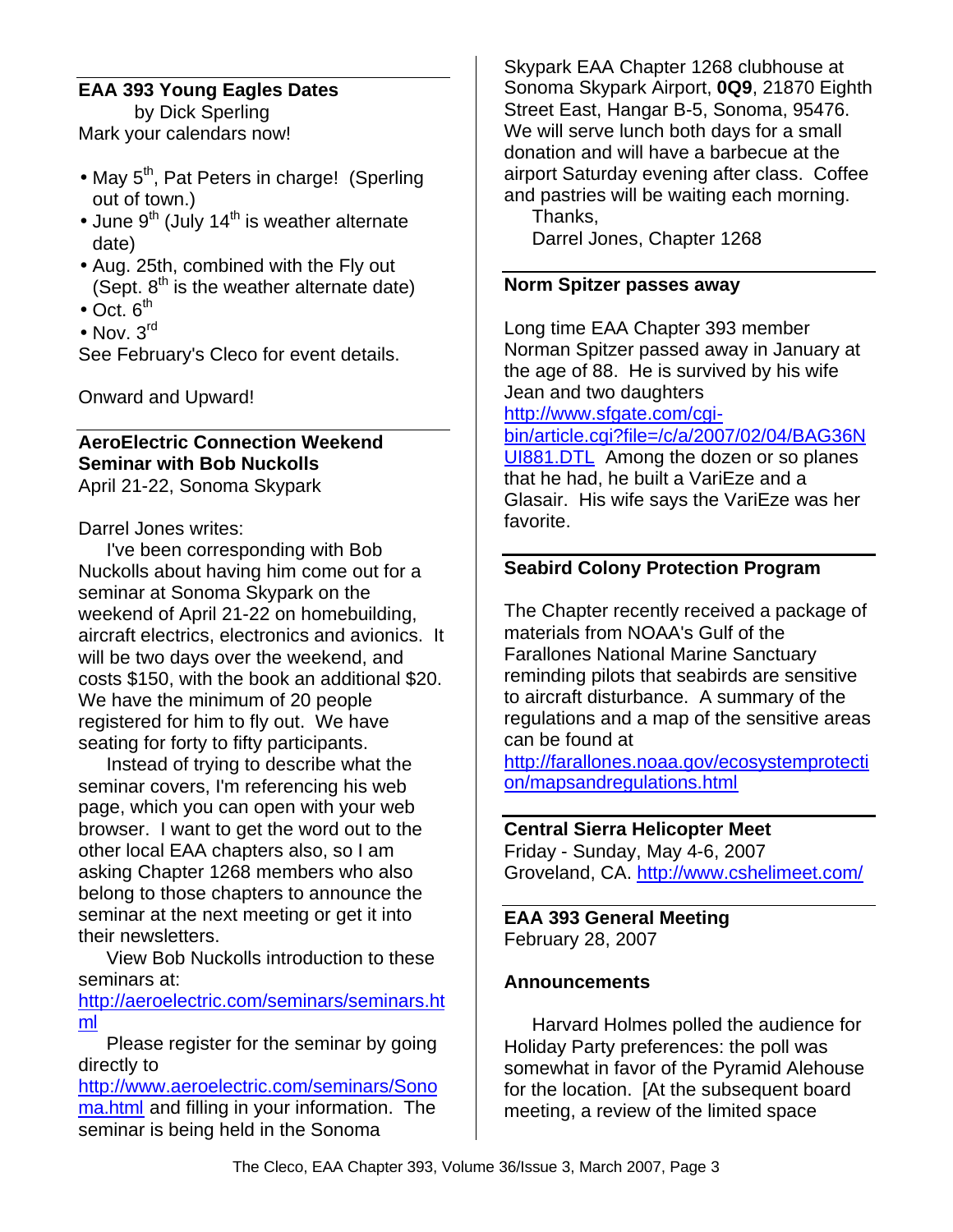available led the board to settle on using MDPA/Sunrise Catering again. - Ed.]

Ken noted that his February President's Perspective had generated a response from the Airport Administration regarding the issues of a fence around the airport. A poll of the members showed considerable support for the security that the fence provides. So, Ken will let that issue lie dormant. [An off line discussion with the newsletter editor noted that this is a good opening for dialogue with the Airport Administration on how to attract new pilots - the point of Ken's objection being that the fence creates a psychological barrier for people who might become new pilots. - Ed.] On the topic of hangars, comments from the audience revealed that hangars are in short supply at most of the "inner" Bay Area airports. Moving farther out, e.g., Napa, there is more hangar availability and lower prices. [Nevertheless, hangars at CCR are about \$100/month more than they are at Oakland. - Ed.]

#### **Introductions**

Carl Olson is here from Livermore. He likes the Cleco and some of the Chapter attitudes better than those at Livermore. He notes that CCR hangars are \$60/month more than those at Livermore. He has a Danish 1947 KZ7, which he brought from Denmark. As a one-of-a-kind in the USA, it is registered experimental. It is all wood, with a tube and fabric fuselage. It is being rebuilt after a mishap in Elko NV; he had to trailer it back.

Dave Walters is a new member. Welcome!

Harvard Holmes is flying his Mooney and working on a Lancair IV-P.

Peter Degl'Innocenti has a ¾ scale P-40 project. He is working on the landing gear retract mechanism. It uses sprockets and chain.

Don Baldwin is working on a Sonex. He's currently doing electrical work. His radio has way too many connectors on it! He also has to remodel the nose bowl

because he added fuel injection to his engine and now it is two inches wider. Don is again going to drive to Oshkosh this summer and take his Suburban and trailer. It's about 1800 miles each way. He is looking for riders to share the expenses and driving. Previous year's costs were about \$500 for the trip -- this year it will be more.

Mark Simmons (sp?) is here for the first time -- welcome!

Ron Robinson is flying his Glasair I RG. It has 1200 hours in 15 years and is doing fine. Recently he replaced the electric fuel pump and a micro switch.

Bill McCoy is a returning member - welcome! He is now the area sales representative for the Groen Brothers Hawk series of gyroplanes. He is also associated with the MTZ Auto Repair racing team marketing effort. The racing car could be displayed at our Young Eagle events.

Charles Hester is new -- welcome! Charles does not yet have a license or a plane. He worked on avionics in the service. He is interested in amateur-built projects. Scott Achelis took him for a ride.

Mr. Henshaw (sp?) is new to the chapter but has been an EAA member for 40 years. Welcome! He had a Benson Gyrocopter, but did not fly it. He also had a BD-5, which was destroyed in a house fire. Five years ago he started an RV-8A, but suffered from a lack of space. Now, with the medical situation, he's looking at LSAs or motorgliders.

Scott Achelis is the fly out chairman. He's got an RV-6A with an annual in (slow) progress.

For the fly out, we had a good turnout at Watsonville last month and the March  $3<sup>rd</sup>$  fly out is to Los Banos (park at the south end and walk across the street to Ryan's Place).

For the fly outs, people can meet at the terminal at 10 to 10:30 or they can depart from their hangar and meet at the destination at noon. Let Scott know if you are coming so he can:

- alert you if plans change,
- make reservations at the restaurant,
- match up seats and guests.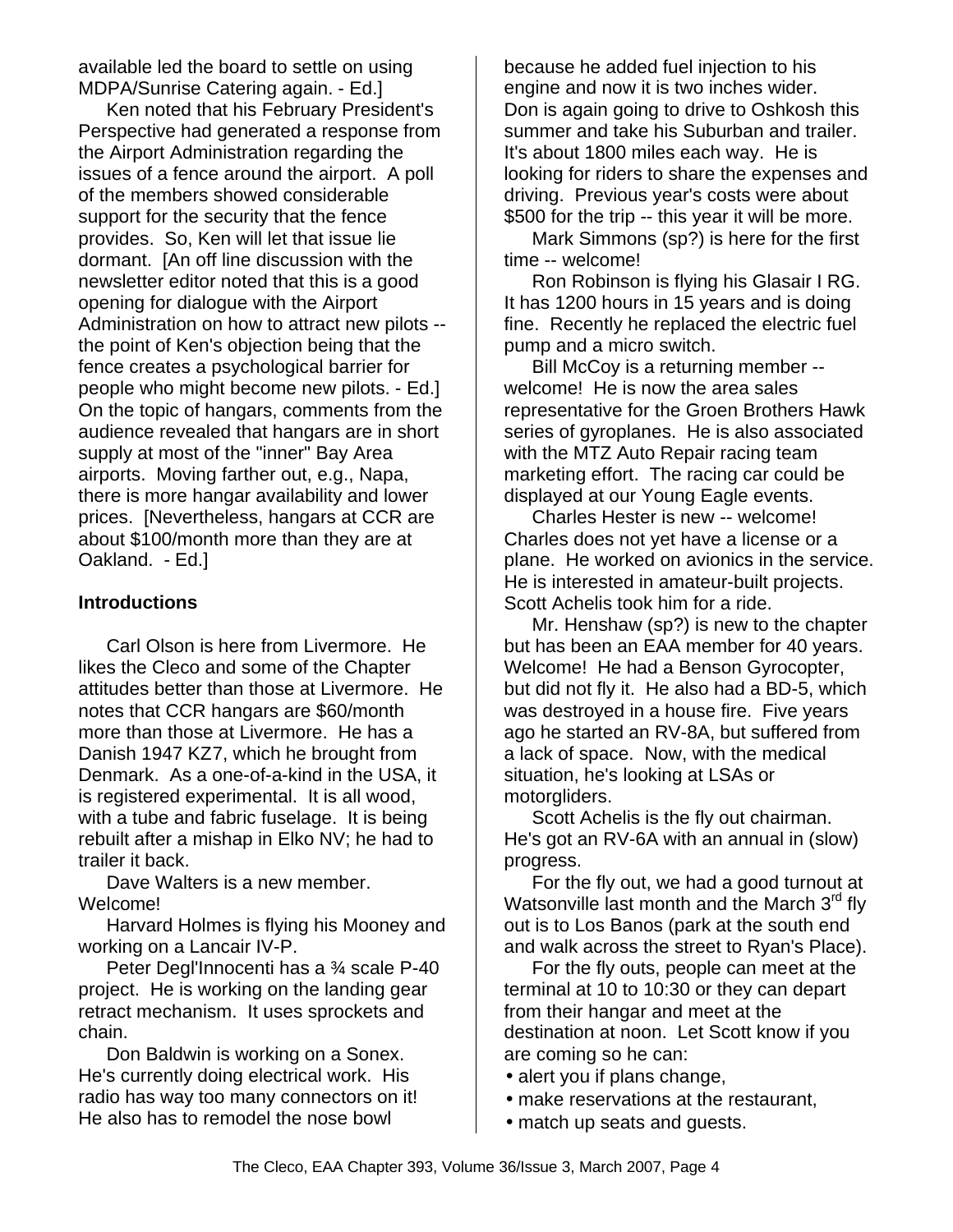Keith Martz has a Comanche. The annual is finished and it is flying great. He enjoyed the last flyout. He has a Glasair that he's not going to finish and he would sell it. It has the frame, windshield, doors done and all the parts, but no avionics and no engine.

Bill Reining is a new attendee - welcome! He was a navy P-3 pilot, then Lockheed Martin, and now retired. He's flying a Cherokee 180 and his son's Citabria. He's building an RV-10, and now working on the tail cone. He has some talent with electronics.

Rick Bourgeois is a new member - welcome! He's working on a Bearhawk.

Gene Stangel is working on a Glasair II RG. The next two tasks are the windows and the engine. He hopes to have it flying late this year. He moved from CCR to Napa about 3 years ago. Napa treats him much better than Buchanan used to. His hangar rent is \$285/month, the hangar is larger and has a concrete floor and skylights. They have given him 220 v. power. Napa is actively building more hangars for small piston powered planes and they will be ready in 6-8 months. It's quite a different atmosphere.

Pat Peters is flying a Cherokee. He's working on an RV-6A. He passed the county hangar inspection! He only needed to move the power outlets 5 feet off the wall and re-hang the lights. He's paying \$345 for his hangar.

Dick Sperling is the Young Eagles coordinator. He's looking at dates for Young Eagles Events.

Rick Lambert is the Chapter Technical Counselor. He is working on an Europa and is currently rigging the wings.

Ernst Freitag is flying an RV-8 and is building an RV-10. He has the tail and the wings done. The fuselage section arrived today.

Scot Stambaugh has a 2 ½ year old F1 Rocket and a 1967 Cessna 310. A new business has kept him too busy to fly for almost 6 months!

Jim Veatch has a Kitfox VII and he has just completed the instrument panel.

#### **Presentation**

Rick Lambert gave us the low down on a number of rigging issues. First of all, the motivation for correct rigging is a safe first flight. If you get the rigging right, the plane will fly straight on its first flight. The second motivation is to get the performance that is intended in your design. Rick related a story about two Glastars that flew together, but one needed a power setting of 2400/24 while the other needed only 2100/20. The difference was rigging.

Rick's "rules":

- Set up the airplane level on all three axes during construction. This is worth spending some time on to get it right.
- Don't use a water level (tube with water), especially a small diameter tube. Friction will keep the water from responding rapidly enough, and surface tension may keep the water from reaching equilibrium at all.
- If you have one thing out of rig, it will lead to more stuff out of alignment.
- Definition of rigging: the alignment of all the major parts as they are attached to the fuselage. It does not just include the moving surfaces.
- Don't use a carpenter's level. The curved vial that they use is not very sensitive.
- Do use a torpedo level with a straight vial. These are more sensitive.
- Best of all use a machinist's level -- Rick has one that is sensitive to .0005" per foot.
- Make an adjustable wedge out of simple aluminum pieces. Then you can use a level to check things when the wedge is set to the correct angle.
- Inclinometers (a frame with a weighted rotating dial) are useful for checking angles down to about ½ degree.
- Use a lot of plumb bobs.
- You need to lay out lines on the floor of your building area. Don't try to measure things out in space.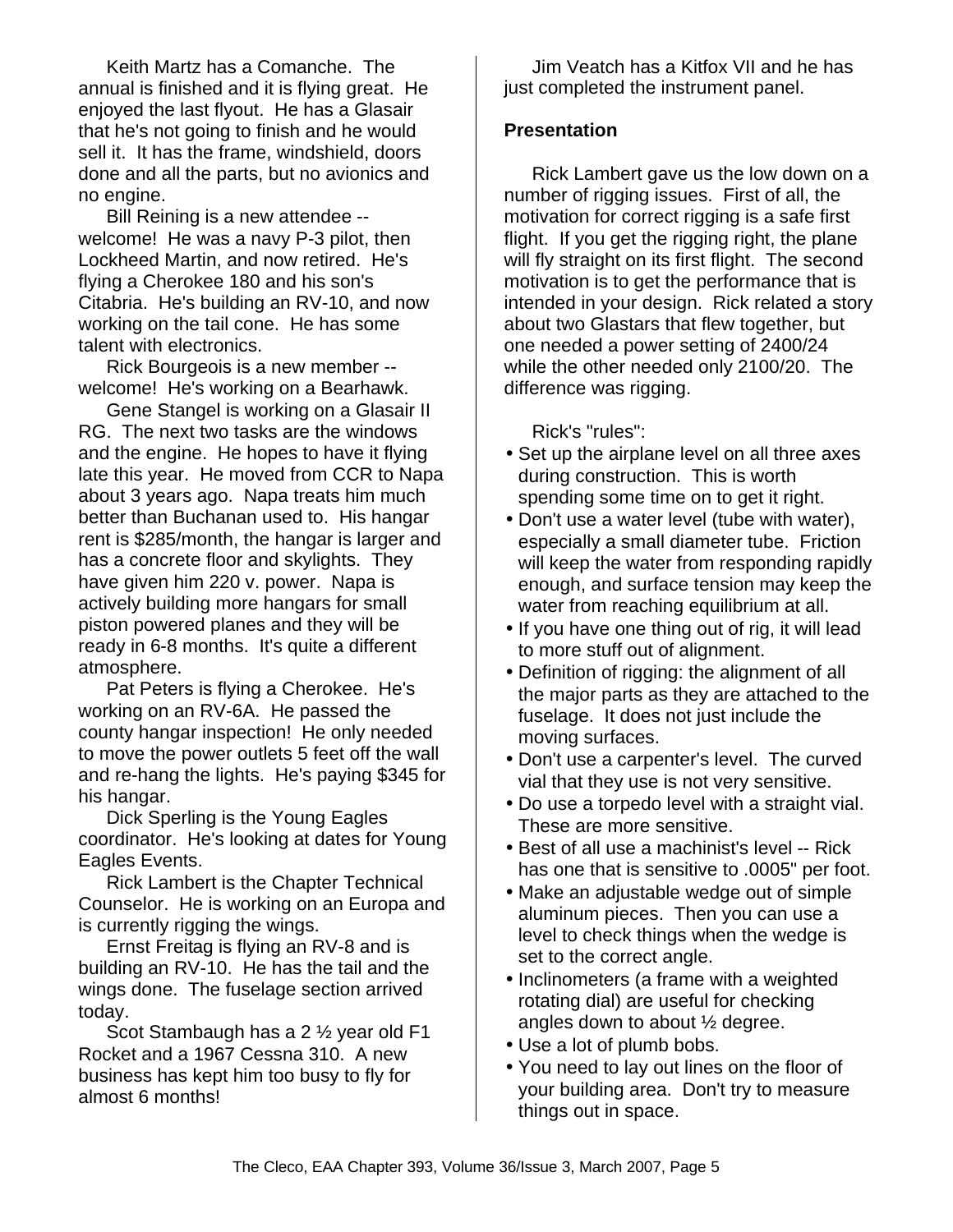• For a square line, use the 3, 4, 5 rule.

Questions and comments:

- Q: How do you tweak things? A: Get it right as you go…
- Q: When jigging the wing, it springs away. What to check?

A: Check that the cradle is straight.

• Q: Can you pull the twist out of a wooden wing with the covering? A: Yes, and also with the rigging wires that many wings have.

Rick noted that the Lancair IVs can be treacherous if they are not rigged correctly, because the wing stalls so abruptly.

The RVs are easy to rig. They have good plans.

The Europa is difficult to build because the certification means no updates to the plans.

### **EAA 393 Board Meeting**

February 6, 2007 Attending: Ken McKenzie, Louis Goodell, Dick Sperling, Harvard Holmes.

1. The B-17 event is in need of hotel recommendations.

2. For our Holiday Party the Board heard input from Harvard and Louis about the facilities at the Pyramid Alehouse. The primary concern is that of the two spaces available at the Alehouse, the smaller one is a bit too small for us, especially as our membership seems to be growing. It is a little bit smaller than the space at MDPA, which has already been noted as cramped. The larger space at the Alehouse has a food charge minimum that, for our size gathering, would be about \$45+ per person. This was deemed too expensive.

The choice of MDPA also gives us more freedom to accept donations for wine and desserts. While the prices at the two venues are very similar, the possibility of donations available at MDPA generally results in a somewhat more cost effective arrangement at MDPA than we could arrange at the Alehouse. At the Alehouse,

there is a \$1 charge per person to bring your own dessert. At MDPA, the caterer gives us a discount of \$1.50 if we bring our own dessert. This is a \$2.50 incentive to use MDPA. Similarly, the Alehouse has \$20 bottles of wine, or a \$10/bottle corkage fee. At MDPA we have more flexibility.

In the end, it was a difficult decision, but the Board decided to host the Holiday Party at MDPA for at least one more year.

3. Ken McKenzie noted that the B-17 event will be hosted at Sterling Aviation. He had approached PSA first, but, for some reason, they were not responsive. Sterling, on the other hand, was very supportive.

The B-17 will arrive Monday at 12:30 PM, and depart Thursday at 10:30 AM.

4. The Young Eagles dates are noted elsewhere in the newsletter. There was a discussion of Boy Scout participation in Young Eagles events. The Boy Scouts could be an important source of Young Eagles. Dick noted that it was Boy Scout policy that only standard certificated aircraft be used to give rides at official Boy Scout functions. It is possible to give the Boy Scouts the training necessary for their merit badges without the rides. Also, there are usually enough standard certificated airplanes at Young Eagle events to accommodate the Boy Scouts in them.

It was noted that Bill McCoy had offered the use of one of the race cars from MTZ as an attraction during Young Eagles events.

5. Harvard Holmes was asked to provide printouts of B-17 posters off the web for posting in the Terminal at CCR. He will also do some updated pictures for the EAA 393 display case.

#### **EAA 393 Fly Out to Las Banos** March 3, 2007

This got off to a sluggish start with only two pilots responding to Scott, but when Rob Hadley showed up at the Terminal, he took his plane with room for two passengers.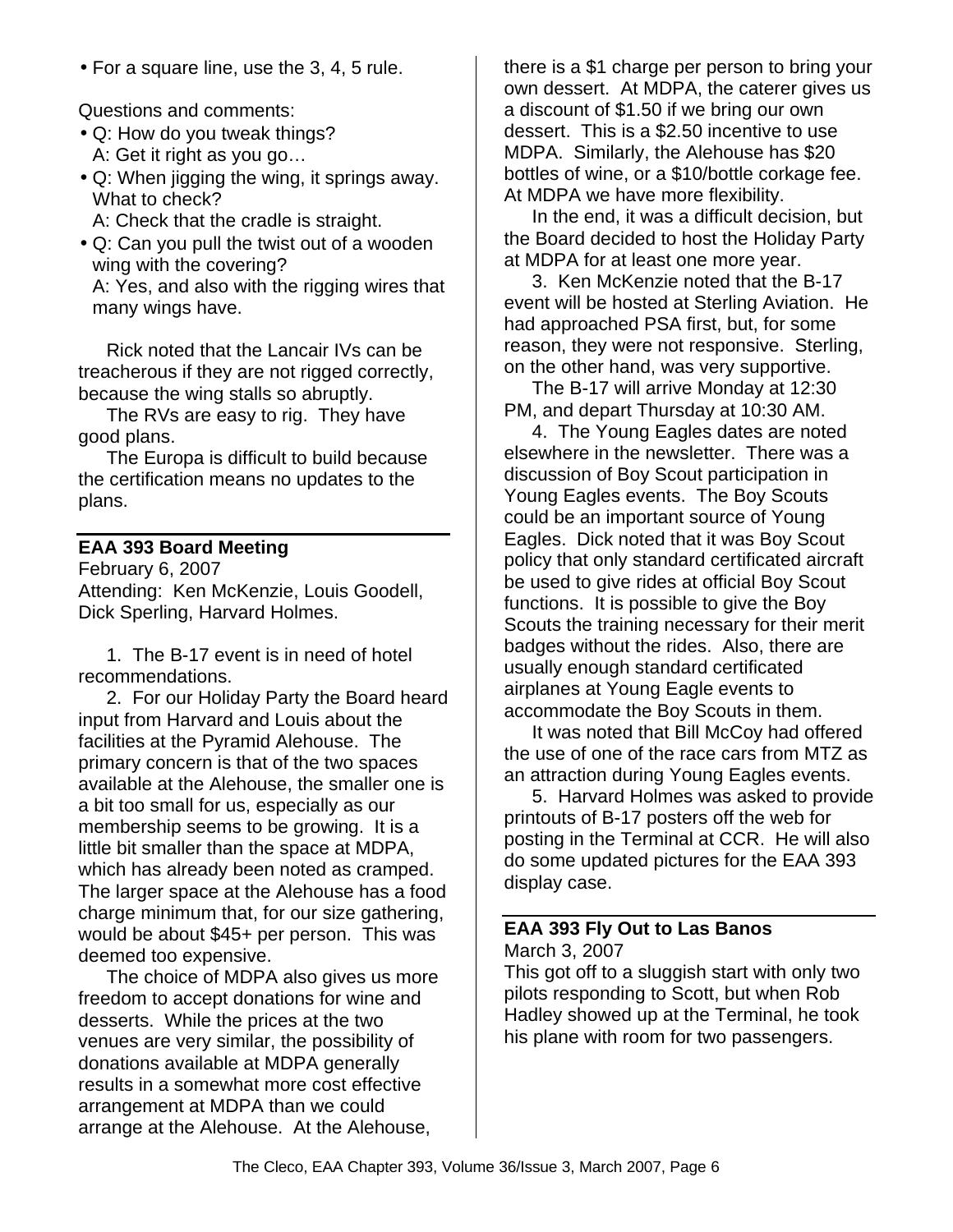

Rob Hadley brought his son Ian and Dick Sperling and Tom Howard



Walking out the gate.



Lunch for eight!



Ron, Dick, Tom Rob & Ian



Bob Belshe with Harry Heckman and Ron Robinson with Harvard Holmes



Altamont Pass Wind Farm **The Experimental Aircraft Association Chapter 393 of Concord, CA** P.O. Box 272725 Concord, CA 94527-2725

Web page: http://www.eaa393.org/ Email: nle@eaa393.org

Officers for 2006-2007 President: Ken McKenzie<br>pres@eaa393.org 925 283 3119 pres@eaa393.org Vice President: Scot Stambaugh<br>
veep@eaa393.org 925 962 0255 veep@eaa393.org<br>Secty/Treas Louis Goodell secty@eaa393.org 925 682 4198 Newsletter Ed. Harvard Holmes nle@eaa393.org 510 526 5347 Board Chairman Peter Degl'Innocenti cob@eaa393.org 925 756 6172 Tech. Counselor Rick Lambert tc@eaa393.org 925 689 3799 Young Eagles Dick Sperling<br>
<u>yec@eaa393.org</u> 925 356 5656 yec@eaa393.org Photographer Tom Howard photog@eaa393.org 925 933 6015 Membership Bob Belshe members@eaa393.org 925 376 7677 Webmaster Harvard Holmes webmaster@eaa393.org 510 526 5347

The Cleco, EAA Chapter 393, Volume 36/Issue 3, March 2007, Page 7